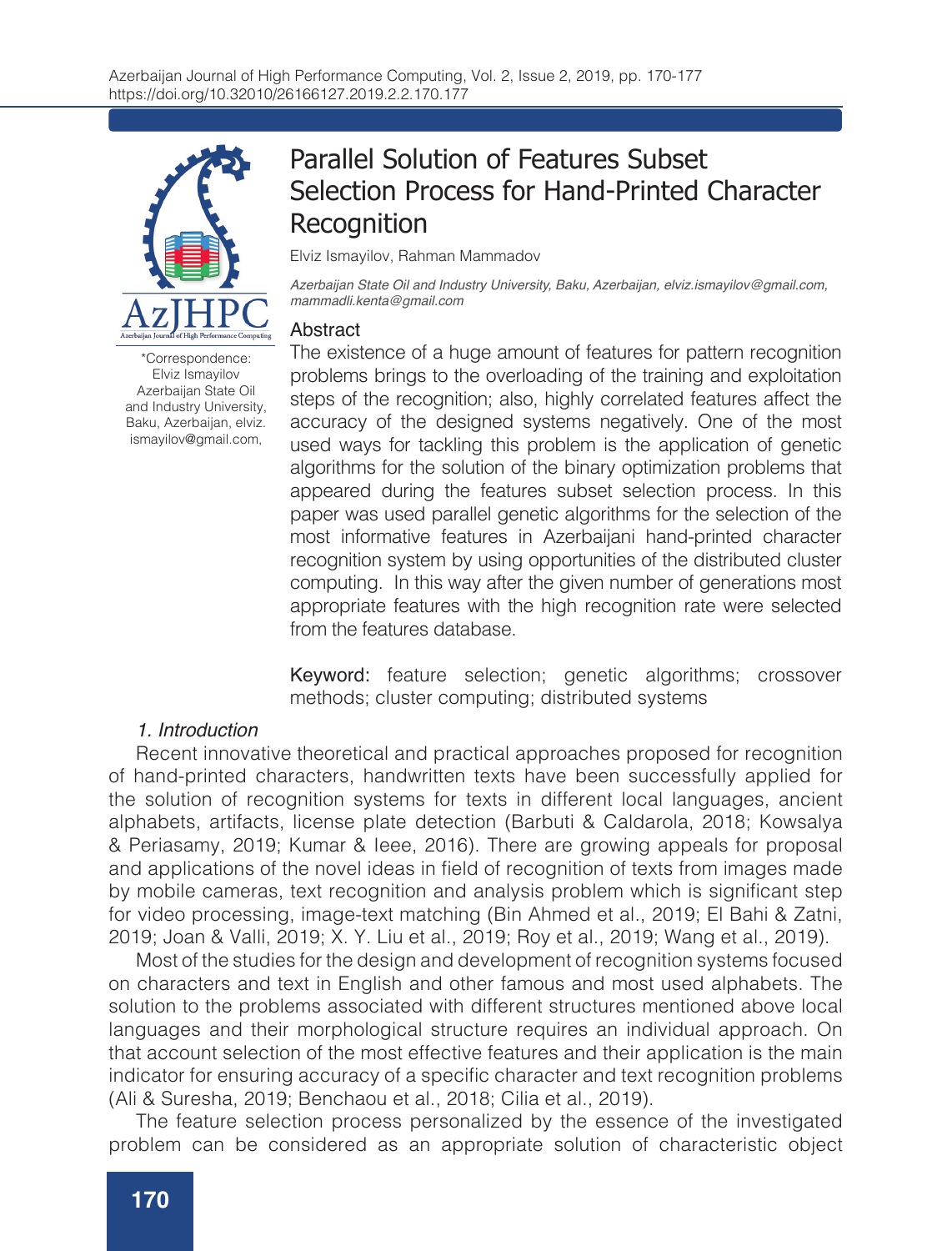recognition problems. For instance, pattern, geometrical and graphical features used for recognition of characters can be successfully applied for classification of different surfaces from urban scenes, satellite images, maps and environments (Szendrei et al., 2011; Wang et al., 2017).

One of the challenging problems that appear in this domain is the application of different optimization methods for the selection of the most appropriate features from the domain of existing parameters. As mentioned parameter sets are usually high dimensional, the application of analytical optimization methods is out of the question. One way to prevail these problems is to apply random selection methods or approaches based on the heuristic optimization algorithms (Baniya & Gnimpieba, 2020; Wang & Feng, 2019).

Through the solution of image processing problems as recognition and classification, especially in specific object detection tasks (as the face, gesture recognition), there is an infinite number of possibilities for extraction textural, geometrical and morphological features (Shaukat et al., 2018; Zmyzgova & Ieee, 2018). By examining previous work and experimental analysis through the recognition of hand-printed characters was investigated methods for the extraction of features for better classification of the characters (Ismayilova & Ismayilov, 2018).

The essential contribution of this work is the application of genetic algorithms for the selection of the best features subset from the large-scale features database extracted for Azerbaijani hand-printed characters recognition. This gives a significant advantage, as a given problem is a pattern recognition problem and there is a very large sample space for different types of features.

## *2. Related work*

Although feature subset selection is not separately an expert system, it is one of the most important parts of the design and development of recognition and classification systems. There is a wired choice of approaches for feature selection almost in medical expert systems (Baliarsingh et al., 2019; Rachmani et al., 2019), for prediction of business, decision – making in industrial areas (Sun et al., 2019; Zandieh & Aslani, 2019), in robotics, data analysis, etc. (Harandi et al., 2019; H. Liu et al., 2019).

Even though most popular methods applied for solution of binary optimization problem appeared in machine learning systems as feature subset selection are genetic algorithms, swarm optimization and ant colony optimization, several approaches have been proposed as result of modification, combination of these algorithms, and also based on modified methods for selection, crossover and mutation during application of evolutionary algorithms (Ghosh et al., 2019; Kouchami-Sardoo et al., 2019; Qiu, 2019).

An important question associated with the application of non-analytical optimization methods for the determination of the most informative features is using parallel algorithms for extracting the data from the large feature sets without affecting the accuracy rate of intelligent systems. There exists a considerable body of literature on the solution of features subset selection by parallel or semi-parallel algorithms and distributed computing systems (Liu & Ditzler, 2019; Tsamardinos et al., 2019;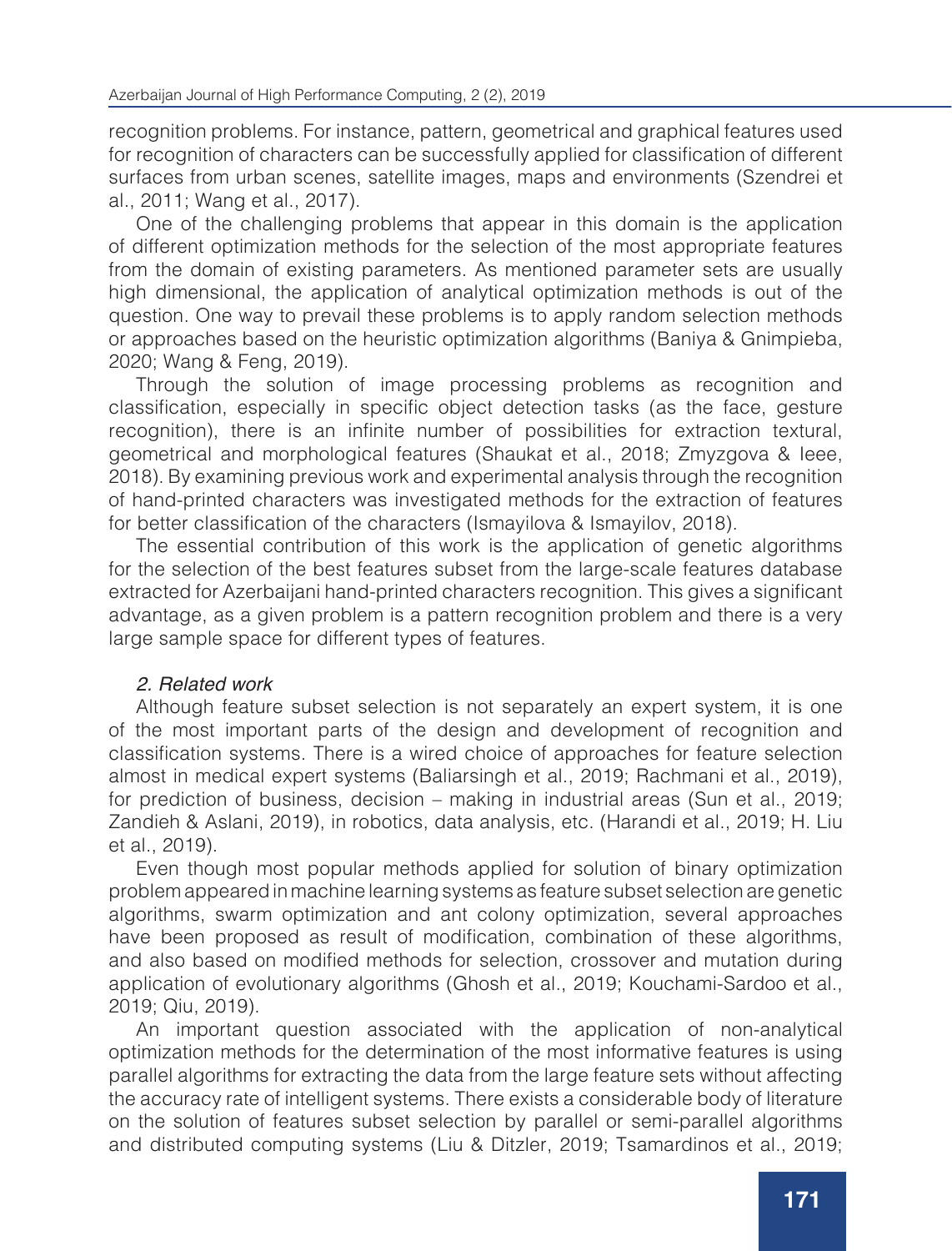Venkataramana et al., 2019).

#### *3. Features extraction for hand-printed character recognition*

As mentioned in the introduction section, there are different approaches for the extraction of features for pattern recognition systems. In this paper were applied geometrical features for the classification of hand-printed characters. After preprocessing and thinning, characters located in rectangles with a fixed size. The idea of the authors is to classify hand-printed characters by the number of intersection points of the characters with the lines drawn through the mentioned rectangle (fig. 1). The experimental data for the given features are huge; the length of the features vector is more than 15000.



*Fig. 1: Lines through the character for determination of features*

For this study, we analyzed the data collected from forms filled by different people with different writing skills with Azerbaijani hand-printed characters, digits and special symbols. Classification of the training database was realized by the SVM method, which gives more accurate results for the investigated problem (Ismayilov, 2018).

For this study, we analyzed the data collected from forms filled by different people with different writing skills with Azerbaijani hand-printed characters, digits and special symbols. Classification of the training database was realized by the SVM method, which gives more accurate results for the investigated problem (Ismayilov, 2018).

### *4. Results of experiments*

Constructed parallel algorithm based on genetic algorithms and different crossover methods were executed in ASOIU HPC center, a cluster-computing system with 20 computational nodes (https://github.com/openhpc/ohpc/wiki/System-Registry).

In tables 1, 2, 3 were described results of experiments with different indicators. Planned comparisons revealed that change of the crossover methods and different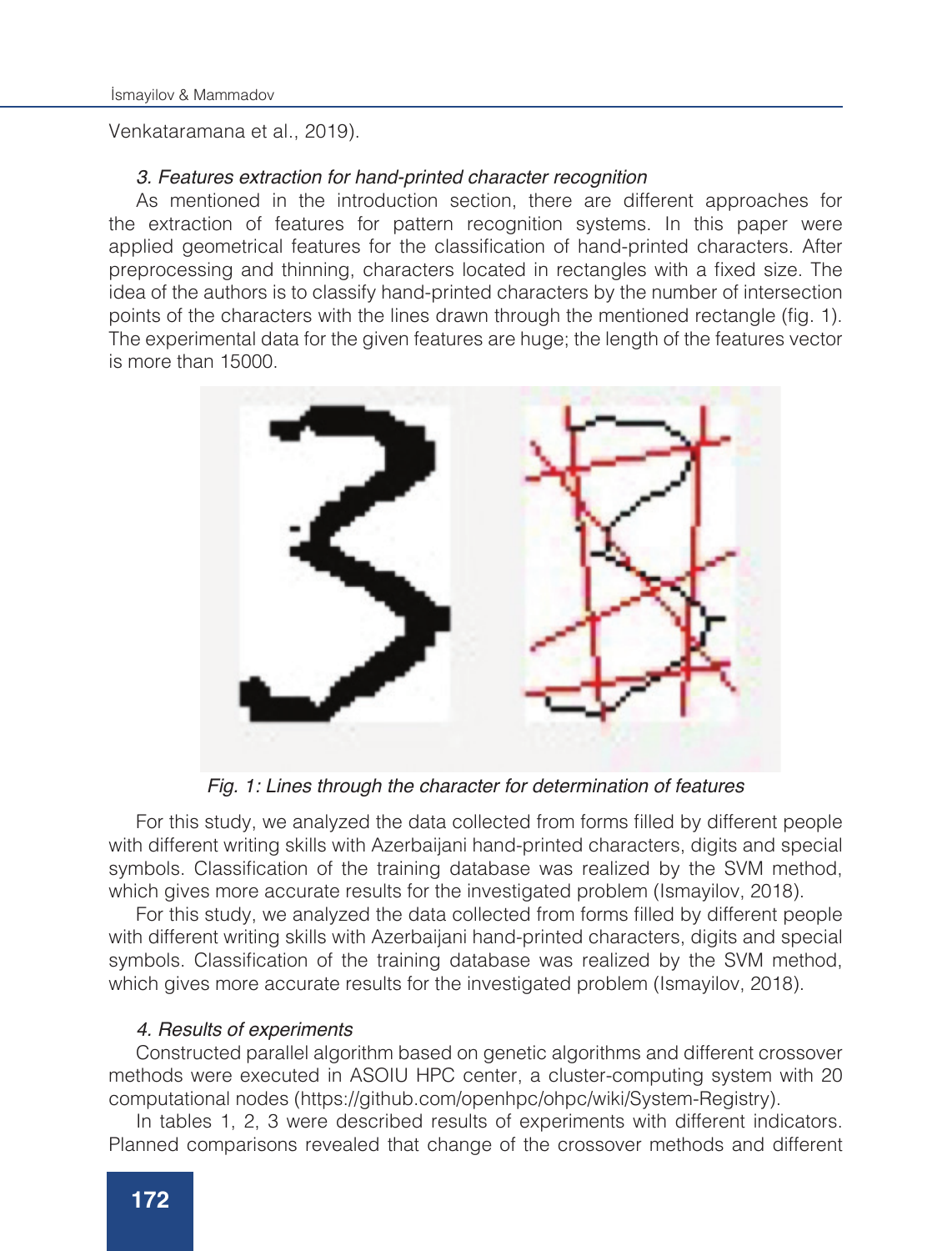mutation rates affects the accuracy rate of recognition and execution time of the process. This paper has investigated the application of 3 crossover methods; 1-point crossover, k-point crossover and shuffle crossover (Umbarkar & Sheth, 2015).

Superior results are seen for the combination of crossover method 2 and mutation rate<0.4 and crossover method one and mutation rate<0.5. It is interesting to note that the execution time for these experiments is very close. There were also some important differences in decreasing execution time while joining more calculation nodes to the system.

| Number of<br>generations | Execution time<br>(second) | Length of the fea-<br>tures subset | Accuracy rate (%) |
|--------------------------|----------------------------|------------------------------------|-------------------|
| 100                      | 799                        | 7682                               | 93                |
| 250                      | 2403                       | 7707                               | 94                |
| 500                      | 4002                       | 7650                               | 96                |
| 1000                     | 7963                       | 7529                               |                   |

*Table 2. Results of experiments with different number of computational nodes*

| Number of<br>executive<br>nodes | Execution<br>time | Generation<br>number | Length of<br>the features<br>subset | Accuracy rate |
|---------------------------------|-------------------|----------------------|-------------------------------------|---------------|
| $\mathcal{P}$                   | 4232              | 500                  | 7654                                | 92            |
| 5                               | 1703              | 500                  | 7568                                | 94            |
| 10                              | 1143              | 1000                 | 7787                                | 96            |
| 15                              | 837               | 1000                 | 7731                                | 95            |
| 20                              | 799               | 1000                 | 7598                                | 97            |

*Table 3. Results of experiments with different crossover methods and mutation rates*

| Crossover<br>method | Mutation<br>rate | Execution<br>time (sec-<br>onds) | Generation<br>number | Length<br>of the<br>features<br>subset | Accuracy<br>rate<br>(% ) |
|---------------------|------------------|----------------------------------|----------------------|----------------------------------------|--------------------------|
| Crossover 1         | < 0.5            | 800                              | 200                  | 7782                                   | 91                       |
|                     | < 0.4            | 796                              | 200                  | 7674                                   | 90                       |
|                     | < 0.3            | 797                              | 200                  | 7144                                   | 94                       |
| Crossover 2         | < 0.5            | 801                              | 200                  | 7689                                   | 92                       |
|                     | < 0.4            | 803                              | 200                  | 7832                                   | 97                       |
|                     | < 0.3            | 798                              | 200                  | 7345                                   | 93                       |
| Crossover 3         | < 0.5            | 801                              | 200                  | 7980                                   | 97                       |
|                     | < 0.4            | 799                              | 200                  | 7759                                   | 90                       |
|                     | < 0.3            | 787                              | 200                  | 7564                                   | 89                       |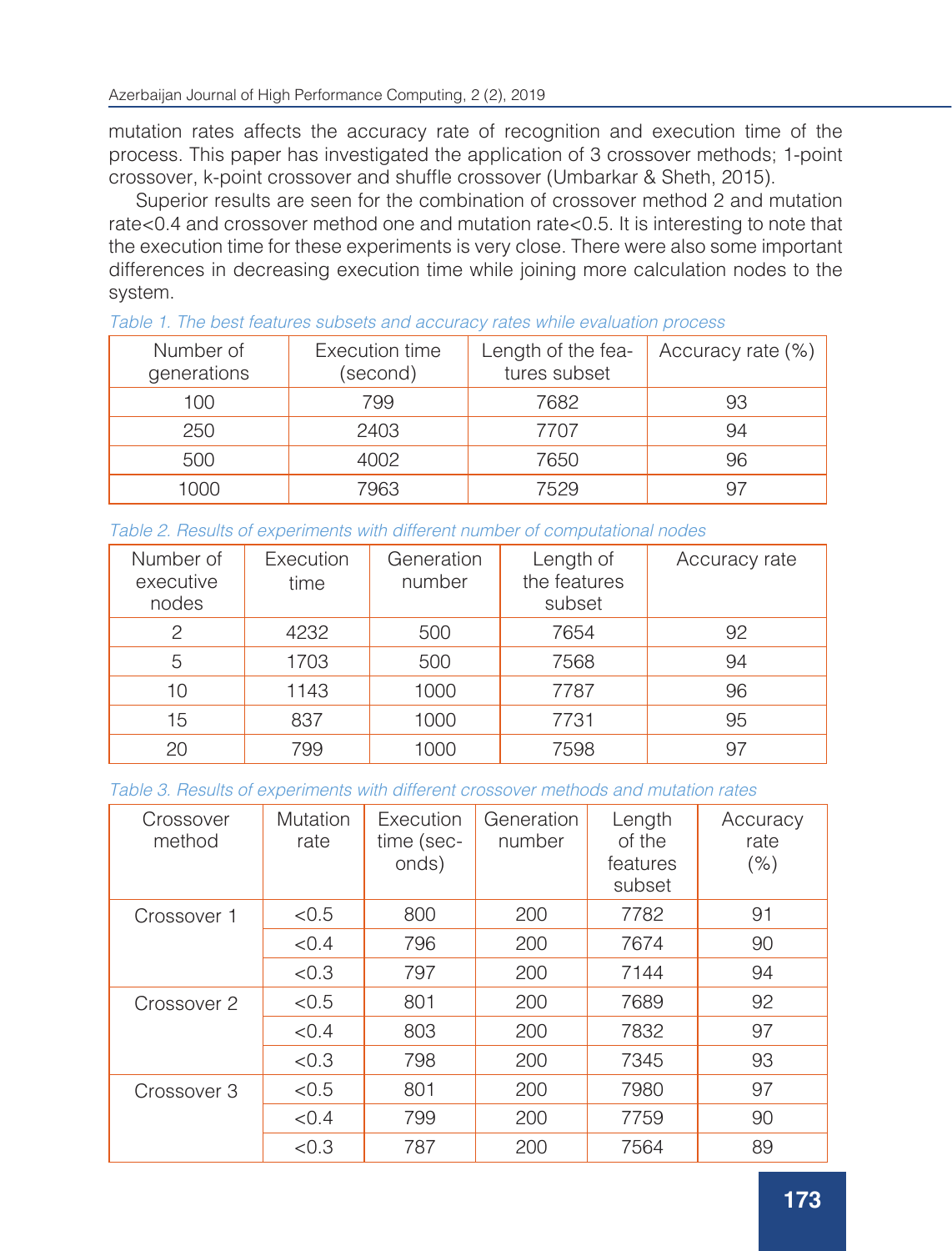In figure is illustrated dependency between accuracy rate of the recognition system and number of generations for application of genetic algorithms. We obtain good results for 7598 features, which gives 97% of accuracy for recognition of the handprinted characters.



*Fig. 2: Graph of dependency of the accuracy rate from generation number*

#### *5. Conclusion & Discussion*

The broad implication of the present research is that given approach can be applied for the solution of any problems as data mining, image processing, signal analysis, where a huge number of features brings to the overloading of the system and high correlation between the features decrease the quality of the intelligent systems.

Future results should consider the potential effects of application of parallel genetic algorithms for optimization of the features selection step in recognition systems more carefully, for example by addition more informative and human mind based features to the system, testing different crossover, selection methods and mutation rates for determination of the best algorithm depending only the nature of the investigating problem.

#### *References*

Ali, A. A. A., & Suresha, M. (2019, Oct). A novel features and classifiers fusion technique for recognition of Arabic handwritten character script [Article]. *Sn Applied Sciences, 1*(10), 13, Article Unsp 1286. https://doi.org/10.1007/s42452-019-1294-6

Baliarsingh, S. K., Ding, W. P., Vipsita, S., & Bakshi, S. (2019, Dec). A memetic algorithm using emperor penguin and social engineering optimization for medical data classification [Article]. *Applied Soft Computing, 85, 15, Article 105773.* https://doi.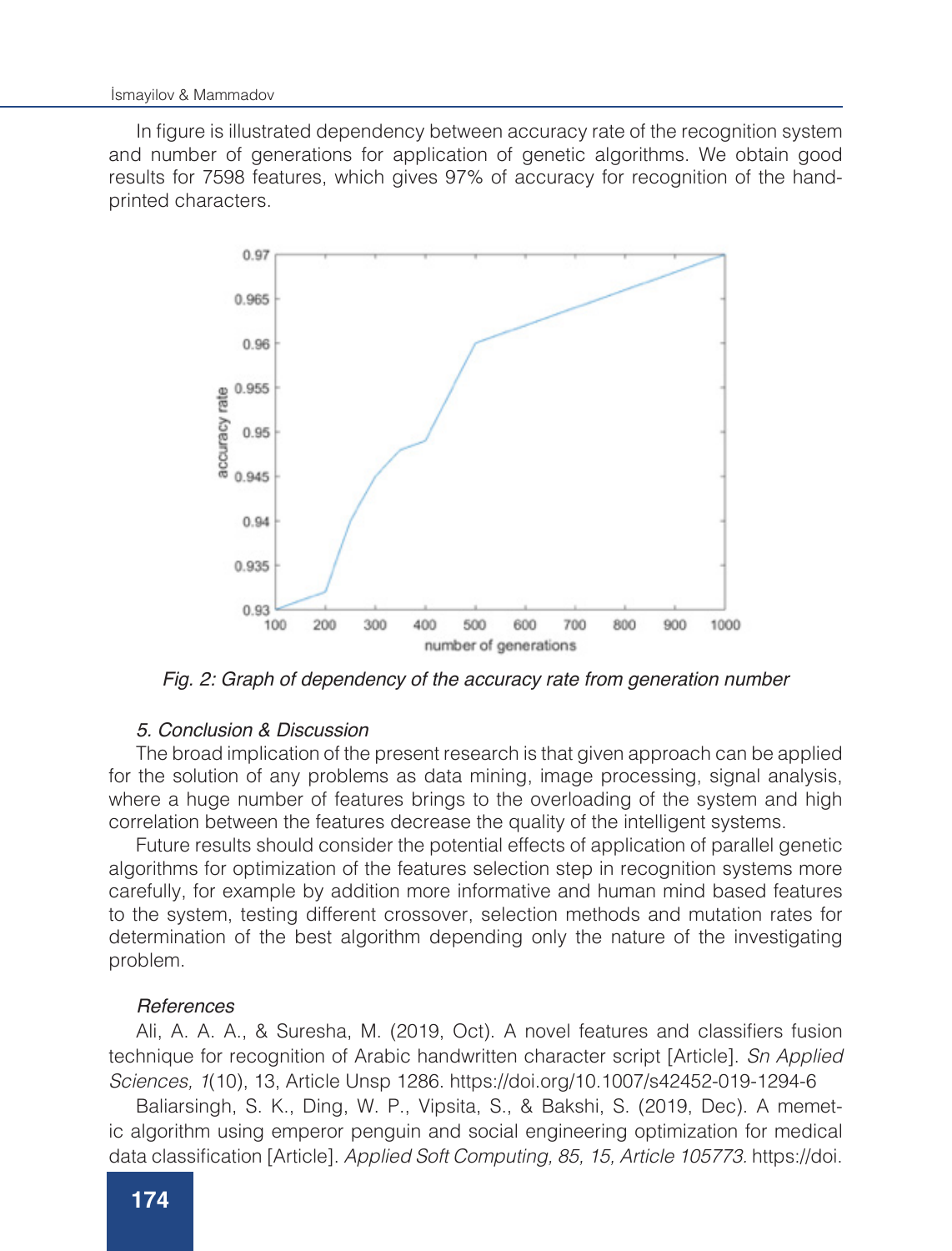## org/10.1016/j.asoc.2019.105773

Baniya, B. K., & Gnimpieba, E. Z. (2020). The Effectiveness of Distinctive Information for Cancer Cell Analysis Through Big Data [Proceedings Paper]. Advances *in Computer Vision, Vol 2, 944*, 57-68. https://doi.org/10.1007/978-3-030-17798-0\_7

Barbuti, N., & Caldarola, T. (2018). An Innovative Multifunction System for Text Recognition of Digital Resources Reproducing Ancient Handwritten and Hand-Printed Artifacts. Assoc Computing Machinery. https://doi.org/10.1145/3240117.3240141

Benchaou, S., Nasri, M., & El Melhaoui, O. (2018, Jul). Feature Selection Based on Evolution Strategy for Character Recognition [Article]. *International Journal of Image and Graphics, 18*(3), 13, Article 1850014. https://doi.org/10.1142/s0219467818500146

Bin Ahmed, S., Naz, S., Razzak, M. I., & Yusof, R. (2019, Jan). Arabic Cursive Text Recognition from Natural Scene Images [Article]. *Applied Sciences-Basel, 9*(2), 27, Article 236. https://doi.org/10.3390/app9020236

Cilia, N. D., De Stefano, C., Fontanella, F., & di Freca, A. S. (2019, Apr). A ranking-based feature selection approach for handwritten character recognition [Article; Proceedings Paper]. *Pattern Recognition Letters, 121,* 77-86. https://doi.org/10.1016/j. patrec.2018.04.007

El Bahi, H., & Zatni, A. (2019, Sep). Text recognition in document images obtained by a smartphone based on deep convolutional and recurrent neural network [Article]. *Multimedia Tools and Applications, 78*(18), 26453-26481. https://doi.org/10.1007/ s11042-019-07855-z

Ghosh, M., Guha, R., Singh, P. K., Bhateja, V., & Sarkar, R. (2019, Dec). A histogram based fuzzy ensemble technique for feature selection [Article]. *Evolutionary Intelligence, 12*(4), 713-724. https://doi.org/10.1007/s12065-019-00279-6

Harandi, F. A., Derhami, V., & Jamshidi, F. (2019, Dec). A new feature selection method based on task environments for controlling robots [Article]. *Applied Soft Computing, 85,* 13, Article 105812. https://doi.org/10.1016/j.asoc.2019.105812

Ismayilov, E. A. (2018). STUDY OF AZERBAIJANI HAND-PRINTED CHARACTERS RECOGNITION SYSTEM BY NEW FEATURE CLASS AND SVM METHOD. *Problems of Information Technology,* 89-94.

Ismayilova, N., & Ismayilov, E. (2018). "SOFT" FEATURES AND SVM FOR HAND-PRINTED CAHARCTERS RECOGNITION [Proceedings Paper]. *Proceedings of the 6th International Conference on Control and Optimization with Industrial Applications, Vol Ii,* 178-180.

Joan, S. P. F., & Valli, S. (2019, Mar). A Survey on Text Information Extraction from Born-Digital and Scene Text Images [Review]. *Proceedings of the National Academy of Sciences India Section a-Physical Sciences, 89*(1), 77-101. https://doi.org/10.1007/ s40010-017-0478-y

Kouchami-Sardoo, I., Shirani, H., Esfandiarpour-Boroujeni, I., Alvaro-Fuentes, J., & Shekofteh, H. (2019, Nov). Optimal feature selection for prediction of wind erosion threshold friction velocity using a modified evolution algorithm [Article]. *Geoderma, 354,* 12, Article 113873. https://doi.org/10.1016/j.geoderma.2019.07.031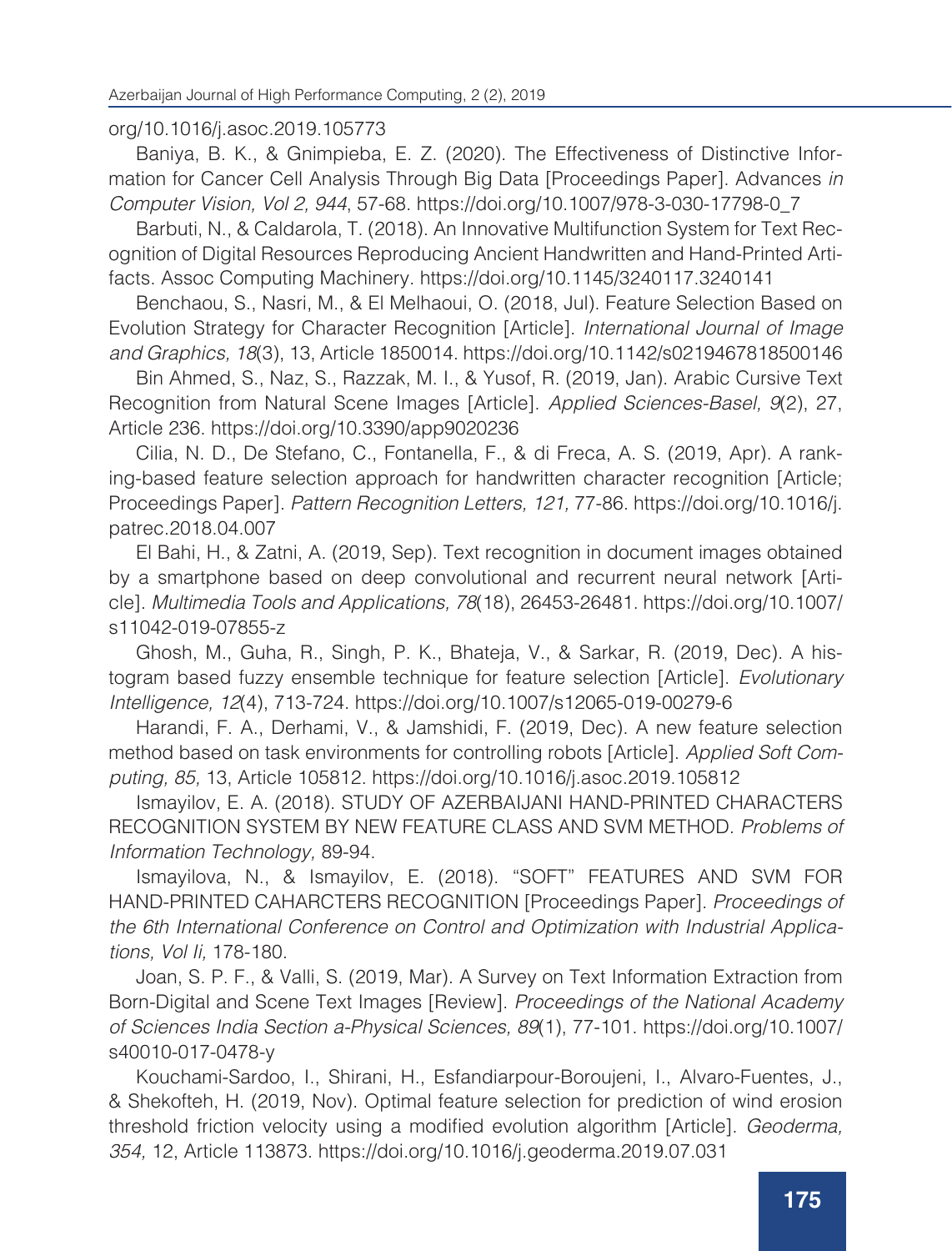Kowsalya, S., & Periasamy, P. S. (2019, Sep). Recognition of Tamil handwritten character using modified neural network with aid of elephant herding optimization [Article]. *Multimedia Tools and Applications, 78*(17), 25043-25061. https://doi.org/10.1007/ s11042-019-7624-2

Kumar, S., & Ieee. (2016). *A Study for Handwritten Devanagari Word Recognition.* Ieee.

Liu, H., & Ditzler, G. (2019, Aug). A semi-parallel framework for greedy information-theoretic feature selection [Article]. *Information Sciences, 492,* 13-28. https://doi. org/10.1016/j.ins.2019.03.075

Liu, H., Duan, Z., Wu, H. P., Li, Y. F., & Dong, S. Y. (2019, Dec). Wind speed forecasting models based on data decomposition, feature selection and group method of data handling network [Article]. *Measurement, 148,* 12, Article Unsp 106971. https:// doi.org/10.1016/j.measurement.2019.106971

Liu, X. Y., Meng, G. F., & Pan, C. H. (2019, Jun). Scene text detection and recognition with advances in deep learning: a survey [Article]. *International Journal on Document Analysis and Recognition, 22*(2), 143-162. https://doi.org/10.1007/s10032- 019-00320-5

Qiu, C. Y. (2019, Dec). A novel multi-swarm particle swarm optimization for feature selection [Article]. *Genetic Programming and Evolvable Machines, 20*(4), 503-529. https://doi.org/10.1007/s10710-019-09358-0

Rachmani, E., Hsu, C. Y., Nurjanah, N., Chang, P. W., Shidik, G. F., Noersasongko, E., Jumanto, J., Fuad, A., Ningrum, D. N. A., Kurniadi, A., & Lin, M. C. (2019, Dec). Developing an Indonesia's health literacy short-form survey questionnaire (HLS-EU-SQ10-IDN) using the feature selection and genetic algorithm [Article]. *Computer Methods and Programs in Biomedicine, 182*, 10, Article Unsp 105047. https://doi. org/10.1016/j.cmpb.2019.105047

Roy, P. P., Bhunia, A. K., Bhattacharyya, A., & Pal, U. (2019, Mar). Word searching in scene image and video frame in multi-script scenario using dynamic shape coding [Article]. *Multimedia Tools and Applications, 78*(6), 7767-7801. https://doi.org/10.1007/ s11042-018-6484-5

Shaukat, A., Farhan, S., Fahiem, M. A., Tauseef, H., Tahir, F., & Usman, G. (2018, Nov). Textural and Geometrical Features Based Approach for Identification of Individuals Using Palmprint and Hand Shape Images from Multiple Multimodal Datasets [Article]. *Journal of Testing and Evaluation, 46*(6), 2281-2298. https://doi.org/10.1520/ jte20160625

Sun, J., Zhou, M. J., Ai, W. G., & Li, H. (2019, Dec). Dynamic prediction of relative financial distress based on imbalanced data stream: from the view of one industry [Article]. *Risk Management-an International Journal, 21*(4), 215-242. https://doi. org/10.1057/s41283-018-0047-y

Szendrei, R., Elek, I., & Marton, M. (2011). Graph-Based Feature Recognition of Line-Like Topographic Map Symbols. In Y. Tan, Y. Shi, Y. Chai, & G. Wang (Eds.), *Advances in Swarm Intelligence, Pt Ii* (Vol. 6729, pp. 291-298). Springer-Verlag Berlin.